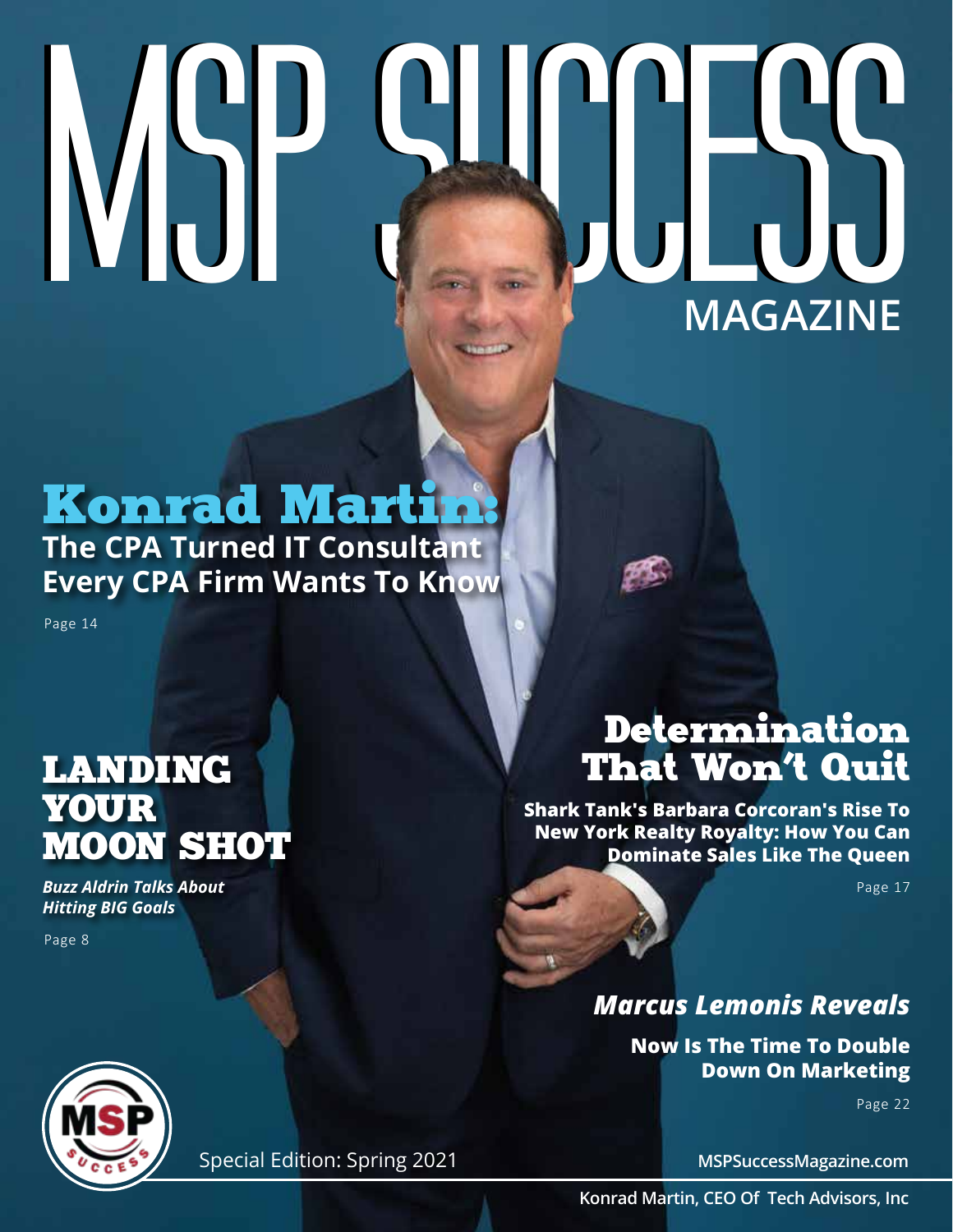#### 4

**Letter From The Editor** 

#### 6

**Rockefeller Habits Checklist: Part 1**

**5 Tried-And-True Strategies For Sustainable Growth**

#### 8

**Landing Your Moon Shot**

**Buzz Alrdin Talks to 1,000 MSPs About Hitting Big Goals**

#### 16

**Barbara Corcoran On Hiring The BEST Sales Team To Innovate Your MSP**

#### 22

**Marcus Lemonis' Keys To MSPs Thriving During A Crisis**

#### 26

#### **Words Of Wisdom**

**Take A Page From These Experts' Books**

Buccess more at the second of the MEPaperCo.com/sustainability.html. The paper used in the production of MSP Success Magazine includes post-consumer waste and is produced using sound environmental practices, waste reduction, and energy-efficient operations. Our paper has FSC certification and passes the SFI Chain-of-Custody Standard. Read more at

# Special Edition: Spring 2021 **CONTENTS**

14 14

**MSP Success Business Feature Konrad Martin**